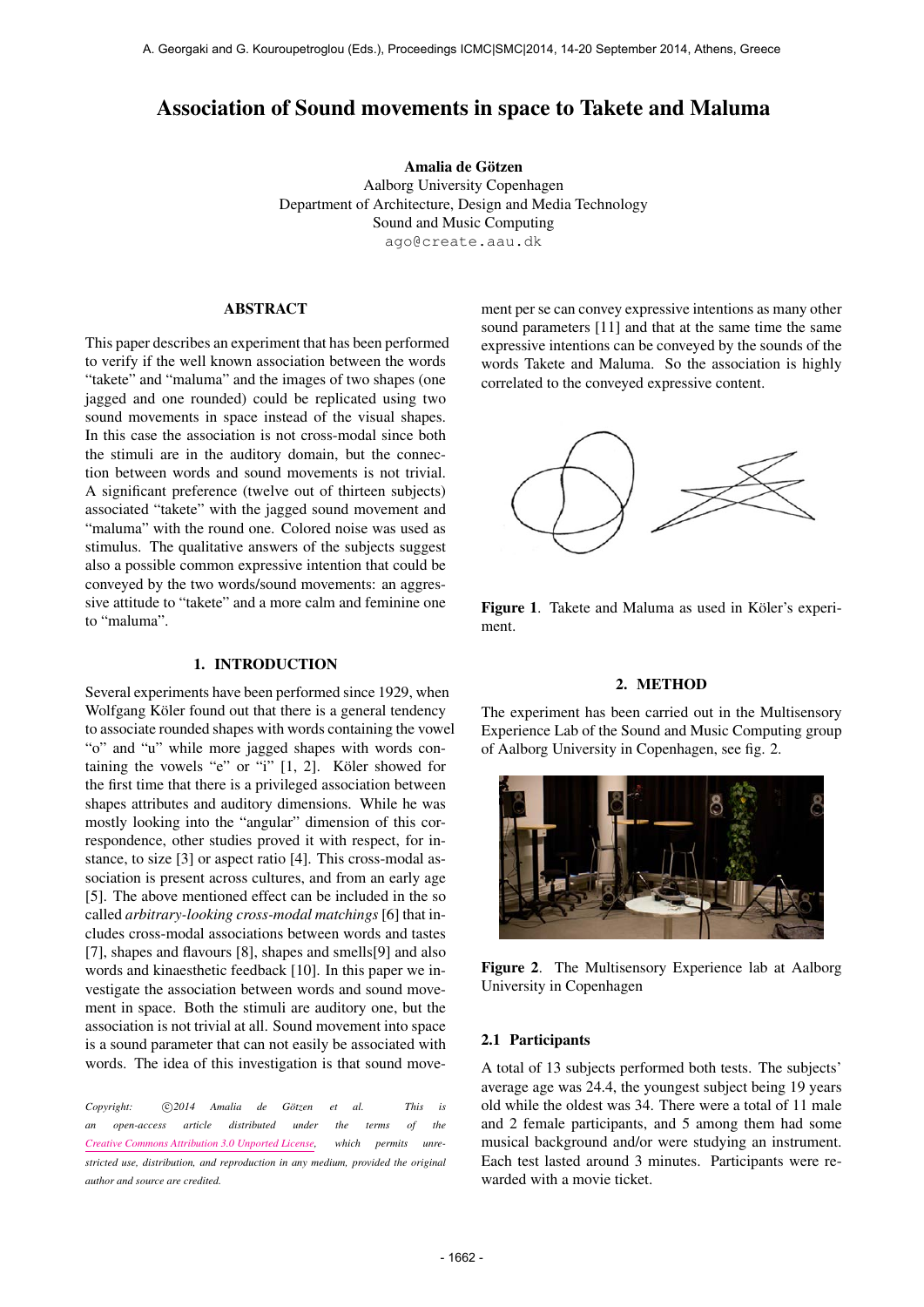# 2.2 Apparatus and Stimuli

The 2 stimuli were performed through a 16 channels surround sound system (Dynaudio BM5A). Colored noise was used as a test sound. The auditory stimuli as well as the two pre-defined sound movement patterns were generated and scripted using a patch made with Max/Msp 5.1.5. A high order ambisonics technique has been used to synthesise the sound spatialisation. See fig. 3 The two movement lasted 4 seconds each and replicated a graphical representation of the stimuli used in the original Köler experiment, shown in fig. 1. A segmented trajectory was used to synthesize "Takete" and a rounded trajectory was used to synthesize "Maluma".



Figure 3. The Max/MSP patch used for the sound rendering. Credits for this patch go to Francesco Grani

# 2.3 Procedure

Subjects were asked to stand in the middle of a room with a surround audio system made of 16 loudspeakers. The radius of the circle was about 3.5 m. They familiarised with the surround sound system, listening to different sound trajectory for a couple of minutes, just to give them the idea of what a spatialised sound is. Then they were asked to listen to two sound trajectories and to answer the following question: "Who do you think is Maluma and who do you think is Takete?". Very often subjects were asking for the meaning of the two words, saying that they could not understand the question. If such question arised they were instructed not to care about the meaning of the words. Subjects could listen to the two trajectories as many instances as they wished, until they came up with the final association. The time to perform the test (training plus evaluation) amounted to about 3 minutes.

### 2.4 Results

The results are reported in table 1: 92.3% of the subjects associated the rounded trajectory with Maluma, and the jagged trajectory with Takete; just 2 out of 13 subjects new something about the Köler experiment, but both of them remembered just vaguely about the Kiki and Bouba version of it [4].

It should be noted that the lack of other choices (only 2) in the evaluation by subjects decreases the validity of the experiment: different pairs of sound movements could be

| Subject Sex |        | Prev.  | Decision on |
|-------------|--------|--------|-------------|
| no.         |        | knowl- | round traj. |
|             |        | edge   |             |
| 1           | female | no     | maluma      |
| 2           | male   | no     | maluma      |
| 3           | male   | no     | takete      |
| 4           | male   | no     | maluma      |
| 5           | male   | no     | maluma      |
| 6           | male   | no     | maluma      |
| 7           | female | yes    | maluma      |
| 8           | male   | yes    | maluma      |
| 9           | male   | no     | maluma      |
| 10          | male   | no     | maluma      |
| 11          | male   | no     | maluma      |
| 12          | male   | no     | maluma      |
| 13          | male   | no     | maluma      |

Table 1. Subjects' decisions.

associated to the two words. So even if the experiment was ment to replicate the original Köler experiment, the results should be coutiously used.

Beside the quantitative data, the subjects had also to answer two questions. The first question was on their knowledge about Takete and Maluma, while the second one was a kind of open question, looking for comments about the experiment. The last question ("Do you have any comments about the experiment?") provided several interesting observations on the nature of the two sound movements:

- 1 subject categorized them as hard vs soft
- 2 subjects categorized them as agressive/masculine vs calm/feminine
- 1 subject categorized takete as more agressive
- 2 subject cathgorized maluma as smoother
- 1 subject categorized takete as stressed out and maluma as calm
- 2 subjects defined the task "kind of weird"

4 subjects did not provide any answer.

# 3. DISCUSSION

An interesting element which stems from this experiment lies in the fact that sound location is usually considered a "signalling" information related to the relative position of the source compared to the receiver. While this information may be sometimes relevant and even critical, its importance is highly dependent on – perhaps even secondary to – situation and source evaluation (i.e. timbre). So much so that it is a well known fact that ears discard relative phase information when performing sound object fusion and in the act of listening in general. Position is generally detected with sufficient precision, it is true, but this is interpreted as a variable property of specific sound objects